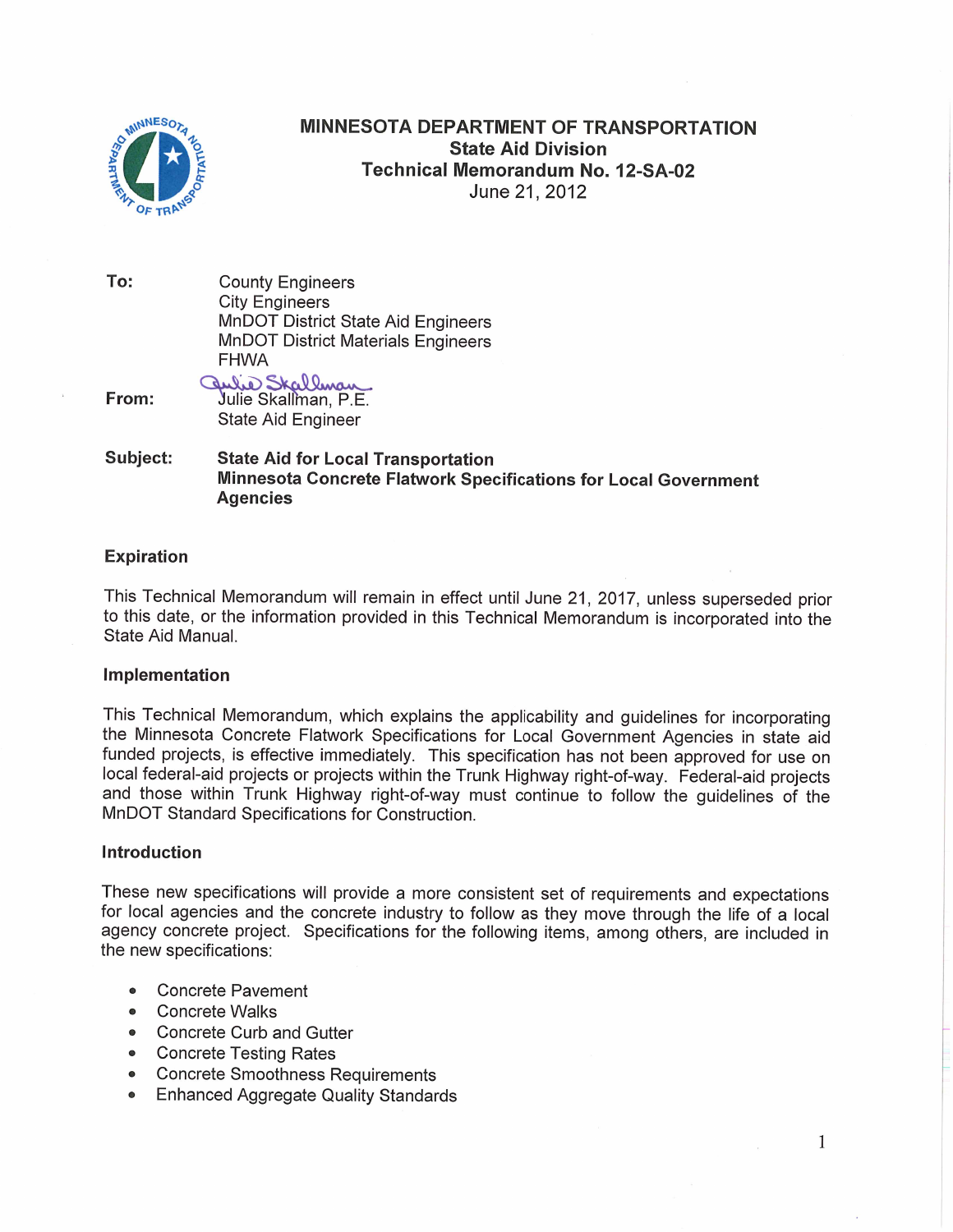The specifications will help reduce the confusion and misunderstandings commonly found during the bidding and construction process of local agency concrete construction projects. Additionally, construction and maintenance inspectors will have a clear, consistent and familiar set of guidelines to use on each concrete paving project. These specifications will assist in developing more efficient projects with higher quality results.

## **Purpose**

There are two main purposes of this Technical Memorandum. First, describe which projects are approved to use the Minnesota Concrete Flatwork Specifications for Local Government Agencies. Second, explain how to correctly reference and incorporate the schedule into the project documents.

## **Guidelines**

## Applicable Project Types

The Minnesota Concrete Flatwork Specifications for Local Government Agencies may be used on state aid funded projects only (**this specification is not approved for use on federalaid projects or projects within the Trunk Highway right-of-way**).

Local agencies are also encouraged to use this specification on locally funded projects in place of proprietary specs to foster consistency and uniformity around the state.

The Engineer has the option to use the Minnesota Concrete Flatwork Specifications for Local Government Agencies at their discretion. Please note it is not required to use this specification in place of the MnDOT Concrete Specifications.

If the Engineer decides to use the Minnesota Concrete Flatwork Specifications for Local Government Agencies, they must include the specifications in the project proposal, as noted later in this memo, and delete the corresponding MnDOT Standard Specifications for Construction.

## Required Project Provisions

Similar to the protocol for using any other special provision, the Minnesota Concrete Flatwork Specifications for Local Government Agencies shall be included in the Special Provisions of the Project Proposal. Additionally, the following language shall be included in the Special Provisions to clarify to the Bidder that the Minnesota Concrete Flatwork Specifications is the governing specification:

## S- 2301 CONCRETE PAVEMENT

This specification is hereby deleted. Refer to Special Provision S-\_ Minnesota Concrete Flatwork Specifications for Local Government Agencies for Concrete Pavement items.

## S-\_ 2521 WALKS

This specification is hereby deleted. Refer to Special Provision S-\_ Minnesota Concrete Flatwork Specifications for Local Government Agencies for Walk items.